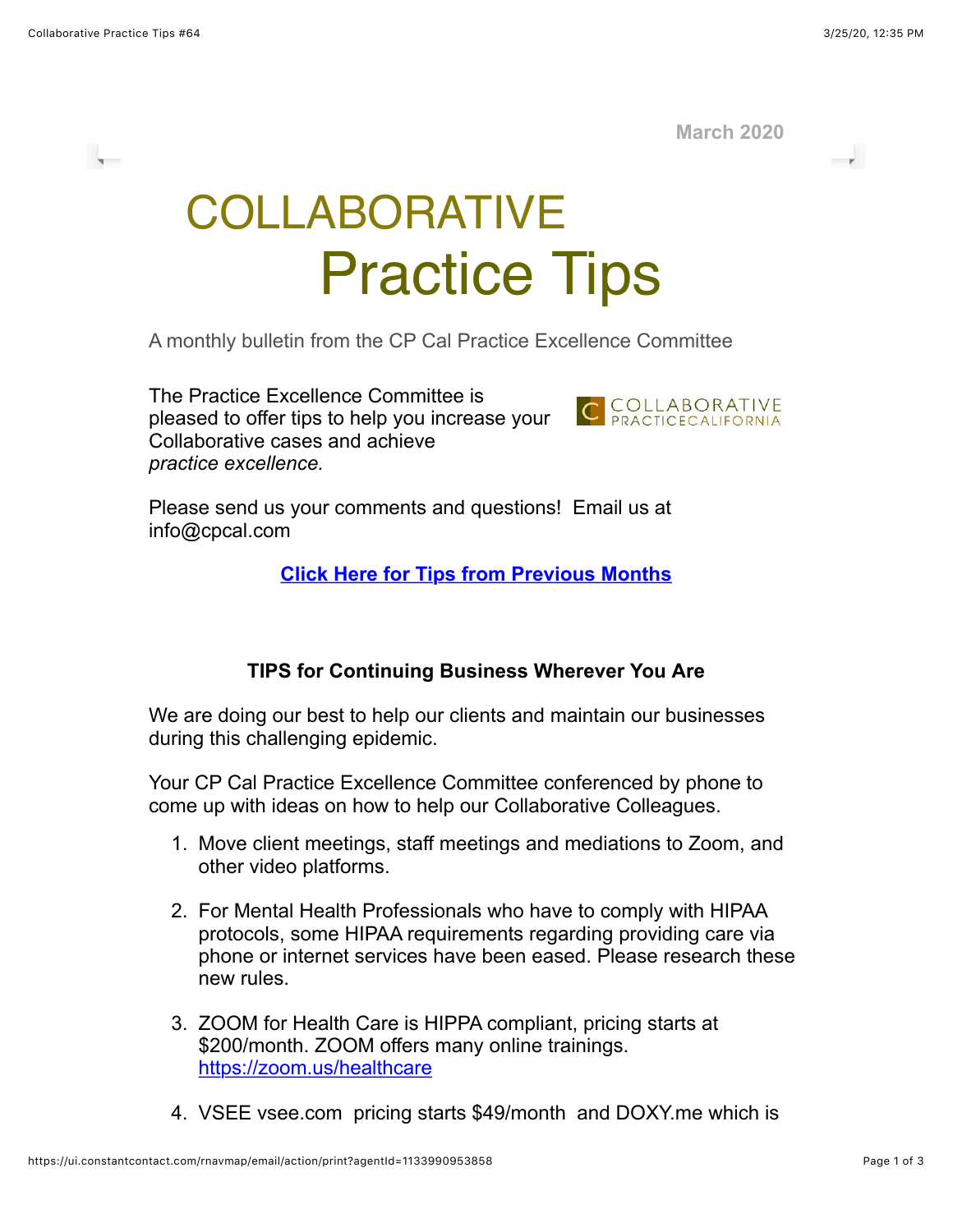free are two additional platforms that are also HIPPA compliant.

- 5. Mental Health Professionals have a telehealth waiver that clients can sign for online services.
- 6. Have clients consider their children and whether or not parent meetings by phone or video conference can be held under circumstances where children are not present or if present are not within hearing distance.
- 7. Also ask clients to consider whether or not they are able to maintain their composure if calls or video conferences are held from home when the children are present. Not just during, but after the call. Does a conversation or meeting with the other party cause them distress that they need time to recover from before interacting with children. If so, can they accommodate that need.
- 8. Corona Virus has resulted in anxiety for everyone. You may find yourself unable to concentrate or problem solve at your usual level. Contact other professional colleagues and friends to talk, commiserate and brain storm. Don't forget your own self-care. Sleep, eat and try to get some exercise while maintaining social distancing as required in your area.
- 9. Our clients are probably experiencing this anxiety even more so. Acknowledge their concerns and experiences. Remind them that all of us are in this together and this is new territory for everyone, including the courts. Reassure them that you will keep them updated with news from the court as you receive it.
- 10. Check your County's Court Website to keep up with new developments.

## **From the PEC:**

## **Stuck at home? Great time for writing a blog!!!**

Our future clients are online 24/7 right now. Let's give them some great content to read while they're figuring out how to survive "shelter in place" with an incompatible spouse! Here are a few things your future clients are worried about: losing their job and therefore not being able to afford a divorce or to pay support, losing the value of their investments (some may be wondering if this is a good time to divorce because their assets are going to be worth less and a buy-out will be less costly), how to just